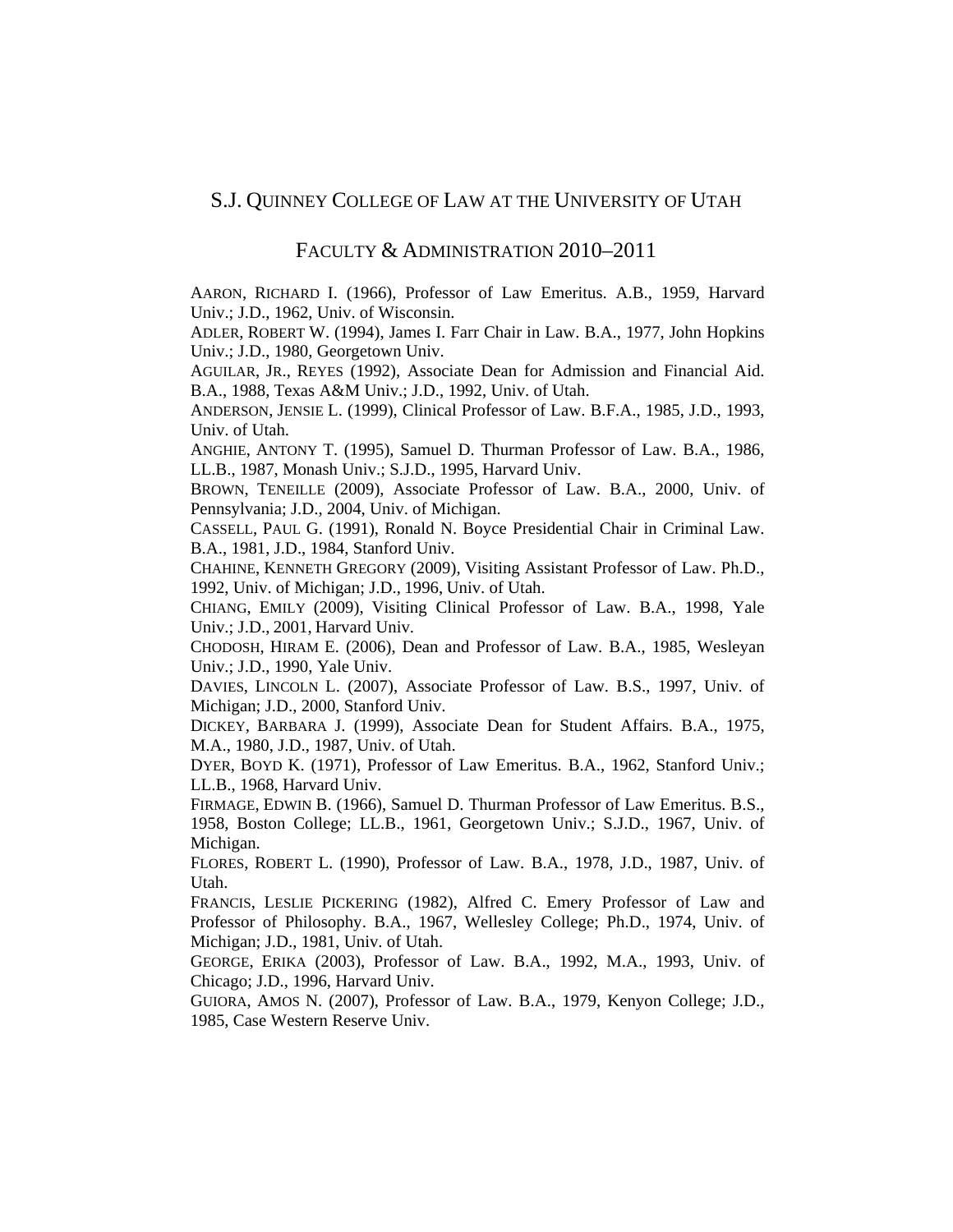HILL, DAVID S. (2003), Clinical Associate Professor of Law. B.S., 1991, B.A., 1992, J.D., 2001, Univ. of Utah.

HOLBROOK, JAMES R. (2003), Clinical Professor of Law. B.A., 1966, Grinnell College; M.A., 1968, Indiana Univ.; J.D., 1974, Univ. of Utah.

JOHNSON, CHRISTIAN (2008), Professor of Law. B.A., 1984, M.Pr.A., 1985, Univ. of Utah; J.D., 1990, Columbia Univ.

KEITER, ROBERT B. (1993), Wallace Stegner Professor of Law and Director, Wallace Stegner Center for Land, Resources, and the Environment. B.A., 1968, Washington Univ.; J.D., 1972, Northwestern Univ.

KESSLER, LAURA T. (2001), Professor of Law. B.A., 1988, George Washington Univ.; J.D., 1993, Univ. of Maryland; LL.M., 1999, J.S.D., 2006, Columbia Univ.

KNUDSEN, SANNE (2009), Visiting Assistant Professor of Law. B.S., 1998, Northwestern Univ.; M.S., 2002, J.D., 2002 Univ. of Michigan.

KOGAN, TERRY S. (1984), Professor of Law. B.A., 1971, Columbia College; B. Phil., 1973, Oxford Univ.; J.D., 1976, Yale Univ.

LOCKHART, WILLIAM J. (1964), Professor of Law. B.A., 1955, J.D., 1961, Univ. of Minnesota.

LUND, THOMAS (1978), Professor of Law. B.A., 1964, Harvard Univ.; LL.B., 1967, Columbia Univ.; Ph.D., 1978, Oxford Univ.

MABEY, RALPH R. (2007), Professor of Law. B.A., 1968, Univ. of Utah; J.D., 1972, Columbia Univ.

MALLAT, CHIBLI (2007), Presidential Professor of Law. B.A., 1982, Beirut Univ. College; Ph.D., 1990, Univ. of London; LL.M., 1983, Georgetown Univ.

MARTINEZ, JOHN (1984), Professor of Law. B.A., 1973, Occidental College; J.D., 1976, Columbia Univ.

MATHESON, JR., SCOTT M. (1985), Hugh B. Brown Presidential Chair in Law. B.A., 1975, Stanford Univ.; M.A., Oxford Univ.; J.D., 1980, Yale Univ.

MCCORMACK, WAYNE (1978), W. Wayne Thode Professor of Law. B.A., 1966, Stanford Univ.; J.D., 1969, Univ. of Texas.

MCLAUGHLIN, NANCY ASSAF (2000), Associate Dean for Faculty Research and Development and Robert S. Swenson Professor of Law. B.S., 1987, Univ. of Massachusetts, Amherst; J.D., 1990, Univ. of Virginia.

MEDWED, DANIEL S. (2004), Professor of Law. B.A., 1991, Yale Univ.; J.D., 1995, Harvard Univ.

MITCHELL, BONNIE L. (1987), Clinical Professor of Law. B.A., 1981, J.D., 1984, Univ. of Utah.

MORRIS, JOHN K. (1979), General Counsel, University of Utah and Professor of Law. B.A., 1966, Univ. of California at Los Angeles; J.D., 1969, Univ. of California at Berkeley.

PETERSON, CHRISTOPHER (2008), Associate Dean for Academic Affairs and Professor of Law. B.S., 1997, H.B.A., 1997, J.D., 2001, Univ. of Utah.

POULTER, SUSAN R. (1990), Professor of Law Emerita. B.S., 1965, Ph.D., 1969, Univ. of California at Berkeley; J.D., 1983, Univ. of Utah.

REITZE JR., ARNOLD W. (2007), Professor of Law. B.A., 1960, Fairleigh Dickinson Univ.; J.D., 1962, Rutgers Univ.; M.P.H., 1986, John Hopkins Univ.